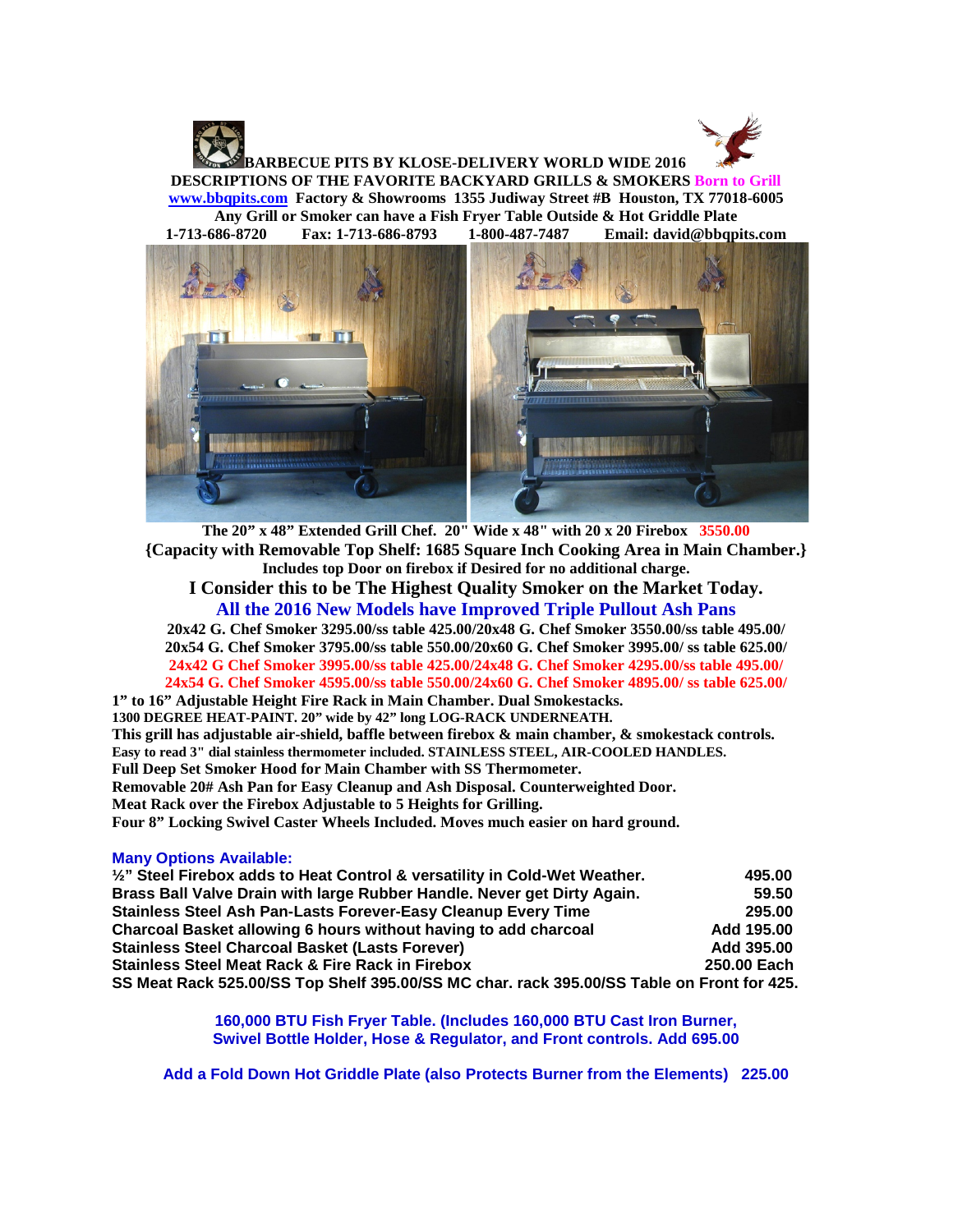

 **BARBECUE PITS BY KLOSE-DELIVERY WORLD WIDE 2016 DESCRIPTIONS OF THE FAVORITE BACKYARD GRILLS & SMOKERS Born to Grill [www.bbqpits.com](http://www.bbqpits.com/) Factory & Showrooms 1355 Judiway Street #B Houston, TX 77018-6005 Any Grill or Smoker can have a Fish Fryer Table Outside & Hot Griddle Plate 1-713-686-8720 Fax: 1-713-686-8793 1-800-487-7487 Email: david@bbqpits.com**



**"The Grill Chef" Deluxe Smoker 20" Wide by 48" Long Main Chamber & 20 x 20 Firebox 3550.00 {Capacity with Removable Top Shelf: 1685 Square Inch Cooking Area in Main Chamber.} All the 2016 New Models have Improved Triple Pullout Ash Pans**

**20x42 G. Chef Smoker 3295.00/ss table 425.00/20x48 G. Chef Smoker 3550.00/ss table 495.00/ 20x54 G. Chef Smoker 3795.00/ss table 550.00/20x60 G. Chef Smoker 3995.00/ ss table 625.00/ 24x42 G Chef Smoker 3995.00/ss table 425.00/24x48 G. Chef Smoker 4295.00/ss table 495.00/ 24x54 G. Chef Smoker 4595.00/ss table 550.00/24x60 G. Chef Smoker 4895.00/ ss table 625.00/**